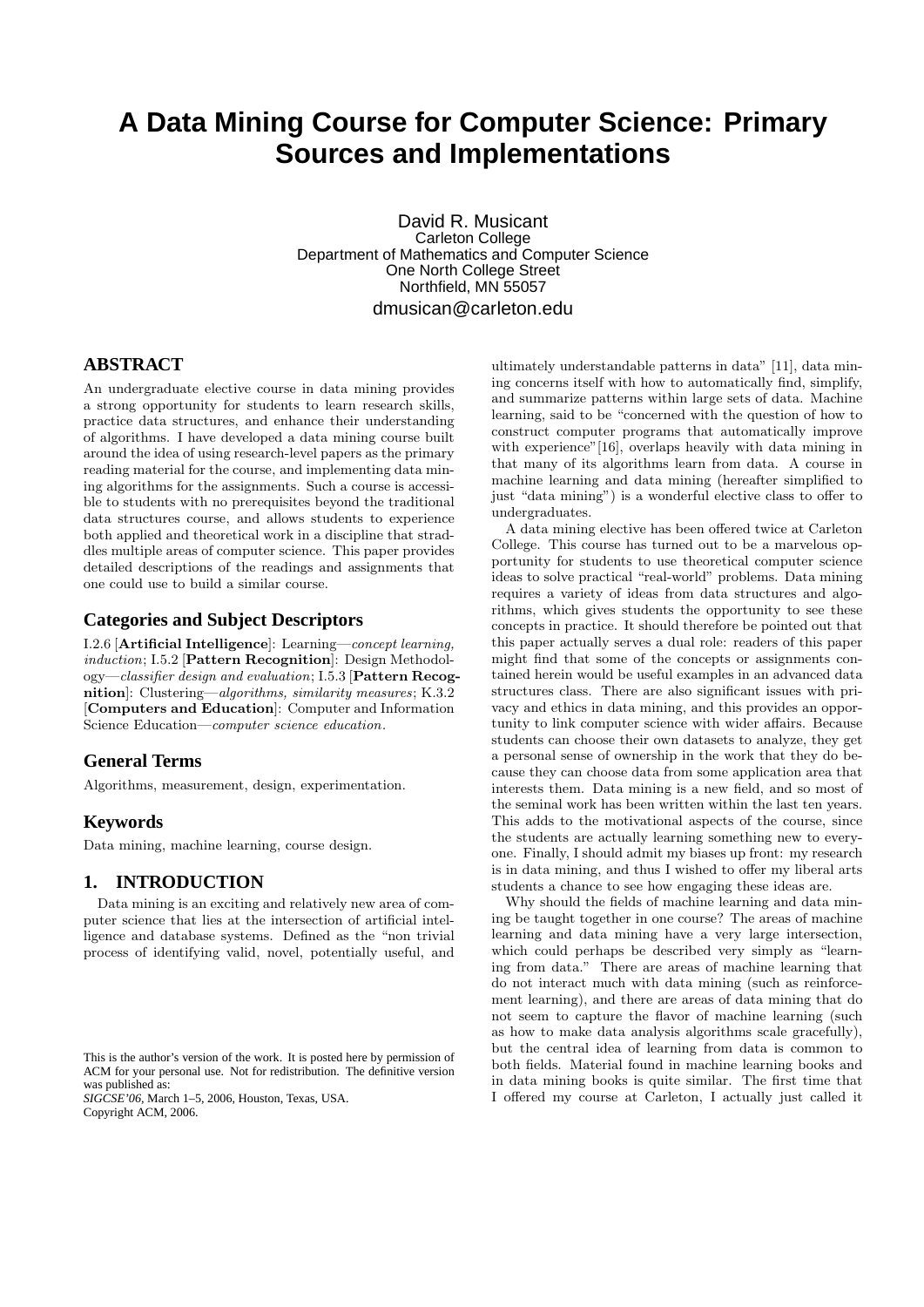"Data Mining." Students indicated in post-course surveys that the name "Machine Learning" was considerably more attractive to them, and students would be more likely to take the course if both names were in the title.

Another question that might be proposed is "Why offer such a course at all? If some of this material is worthwhile, why not merely split up the material between artificial intelligence and database courses?" Bits of these ideas do end up in some of our other courses. I do cover a healthy dose of machine learning in my AI course, and data mining at least gets half a class of discussion in my database course. But the coherent area of data mining is worthy of study in and of itself, and easily can span a semester. Artificial intelligence courses tend to survey AI, and so the amount of time that one can spend on machine learning is constrained. Database courses need to spend significant amounts of time on the functioning of database systems themselves, and thus algorithms for learning from data are hard to fit in.

The course that I have constructed and taught is designed to appeal to computer science students and to reinforce computer science ideas that they have seen elsewhere. Because we are a small program and our courses do not run all that often, it helps to boost enrollments if prerequisites are minimal. Therefore, the only prerequisite that I require is our data structures course. One of the challenges in teaching data mining to undergraduate computer scientists is its high overlap with statistics, which can require significant background by students. Therefore, the course that I have put together is based on two pivotal elements: reading research papers as primary source material, and implementing data mining algorithms via programming. Textbooks on data mining for a course such as this are quite limited. Most data mining textbooks are either not technical enough or require too much mathematical background. A few books out there do seem to fit the audience [10, 23], and I do use Margaret Dunham's text [10] as a side reference. Nonetheless, the collection of research papers that I have assembled seems to provide a considerably richer experience for the students. I have been careful to make sure that these papers are readable by the students with minimal prerequisites. While I do sometimes need to present some material in class to supplement the papers (some linear algebra, some statistics, etc.), with a bit of support students are capable of learning a substantial amount from them.

## **2. RELATED WORK**

I should make sure to point out the differences between my course and other data mining courses that have been presented to the educational community. Dian Lopez and Luke Ludwig at University of Minnesota, Morris have successfully taught a data mining course [15] based on using the Weka data mining environment and its associated textbook [24]. Their course provided a wonderful opportunity for students to use data mining software and to learn about how the algorithms underneath worked, but had a very different emphasis than the course discussed here.

At ITiCSE '05, Richard Roiger presented an excellent tutorial on data mining [20] that introduced educators to the field. He covered many of the ideas in data mining quite clearly so that those new to the field could think about teaching a course in the area. That tutorial is quite different from this paper. Here, I describe in detail how to actually run a data mining course by using specific research

papers that are accessible to undergraduates and by creating assignments that allow the students to implement data mining algorithms themselves. Specifically, my course focuses on the "computer science" aspects of data mining. By encouraging students to read papers and actually implement some of the algorithms, the course allows the students to identify more closely with data mining researchers and challenges the students to understand in detail the intricacies of data mining algorithms.

#### **3. THE ASSIGNMENTS**

Data mining is a fairly wide field, and in one of our ten week terms the amount of material that can be covered is limited. Further complicating the matter is that I cover some supervised machine learning in my Artificial Intelligence course, but I don't require AI as a prerequisite for Data Mining. Therefore, the material that I cover on supervised machine learning in Data Mining is designed to be complementary to the content that appears in my AI course.

In order to encourage students to complete readings before class, I require that they electronically post to a forum that I have created for the course on Caucus [1], a system that Carleton uses for managing online discussion groups. (Any course management system, blog, or email list would serve the same purpose.) Specifically, I require that the students post one thing that they did not understand about the paper, or alternatively post a particular point that they found interesting. I also require that they post a potential exam question. This gets them thinking about what the important details are, but also makes my life easier when I have to write exams. After each reading has been assigned, we discuss it in class. I use the students' postings to help determine what portions of the papers we need to discuss more carefully in class.

Following is a list of the various topics I cover in the class, along with the readings that I use and the assignments that I give. The readings and assignments that I describe form the major contributions of this paper, as they form the backbone for my course.

## **3.1 What is Data Mining?**

The paper "Data Mining and Statistics: What's<br>the Connection?" [12] is an entertaining and contro- $[12]$  is an entertaining and controversial look at the distinctions between the fields of data mining and statistics, and what the two fields do correctly and incorrectly in trying to solve similar problems in their own separate ways. I particularly like this paper because it helps students to understand the different perspectives that computer scientists and statisticians offer (for better or for worse!). This reading significantly helps to inspire a specific subset of students who might otherwise mistakenly be concerned that they had been taken by a "bait and switch scheme" to get them into a statistics course.

For an assignment, I direct students to the well-known "census-income" dataset [14] and ask them to provide some simple summary statistics on the data. For example, I ask them to provide the following information:

- how many records and features there are
- how many features are continuous, and how many are nominal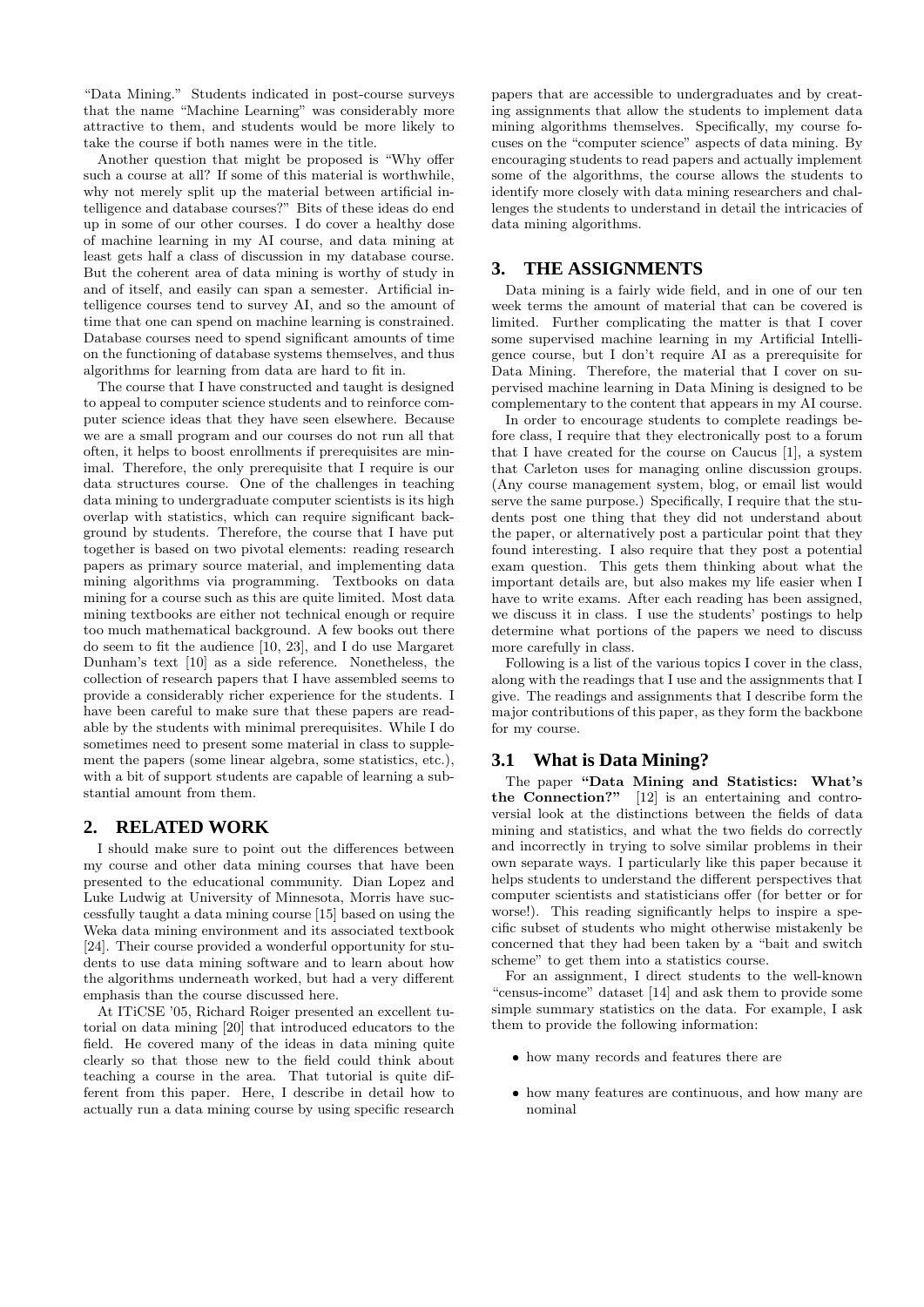- for the continuous features, the average, median, minimum, maximum, and standard deviation
- 2-dimensional scatter plots of two features at a time

I then encourage them to be creative and to find any interesting patterns that they can.

## **3.2 Classification and Regression**

Classification and regression are forms of supervised learning, where the computer is given labeled data and asked to learn the relationship between the data and the labels. In class, we discuss first the general concepts of classification and regression, and look at various error metrics that one can use such as accuracy, precision, recall, ROC curves, and others. Most of this material is covered in the Dunham text, and so the students are asked to read the sections on these topics.

Traditional algorithms such as decision trees, neural networks, and support vector machines are covered in my AI course, so they get only peripheral mention here. Of course, one could cover these topics in more detail if one wished. Instead, I focus on the k-Nearest Neighbor algorithm from a data mining perspective: how can it be scaled to run on large datasets? The paper "Nearest Neighbor Queries" [21] does a fine job at explaining a particular technique for scaling such queries to large datasets. This paper does require an understanding of R-trees, which I cover in class. Otherwise, though, this paper is a wonderful example of how an algorithm can be scaled through the use of data structures and heuristics.

Students are asked to program a straightforward version of the k-nearest neighbor algorithm, and apply it to the censusincome dataset. They are instructed to experiment with a variety of values of k, and to try different distance metrics such as Euclidean, Manhattan, and cosine distances. They then produce plots showing training and test set accuracies for these variations, and interpret them in a report that they submit.

# **3.3 Clustering**

Clustering is the act of finding prototypical examples that concisely summarize an entire dataset. This a crucial topic in data mining that I use in my own research, so it receives a significant amount of time in my course. To get started, the students read material in Dunham's text that addresses the basics of clustering, and we discuss it in class. They then implement a basic clustering algorithm (k-means). Now that they have had some experience on a dataset that I chose (census-income), I direct the students to go to the UCI Machine Learning Repository [22] or the UCI KDD Archive [14] and obtain a dataset that interests them. They use this dataset for this assignment and most of the remaining ones. For this assignment, the students are instructed to try a variety of values for k, as well as two different techniques for initializing the algorithm. They turn in a report summarizing the distinctions that they find, as well as interpretations of the clusters that they find. If the dataset that they pick already has a class label associated with each data point, they are encouraged to discard it to make the exercise more interesting.

The students then read two papers on clustering. "Scaling Clustering Algorithms to Large Databases" [7] describes the "Scalable K-Means" algorithm, which can clus-

ter data with only one pass through the entire dataset. This paper is particularly interesting for its "data mining desiderata," which is a list of characteristics that every scalable data mining algorithm should have. The list makes for interesting classroom discussion. The second clustering paper that they read is "CURE: An Efficient Clustering Algorithm for Large Databases" [13]. CURE is an agglomerative algorithm, and so this illustrates an entirely different approach to clustering. The students then implement agglomerative clustering in an assignment with a strippeddown version of CURE. CURE requires the use of a heap (at least, it does in the way I pose the assignment), so this is a great opportunity to reinforce that idea.

# **3.4 Association Rules**

Association rules are sometimes used for supermarket basket analysis: "what items do people typically purchase at the same time?" The legendary and somewhat mythical example that beer and diapers are often purchased together makes for lively class discussion. The paper "Fast Algorithms for Mining Association Rules" [5] presents the classic Apriori algorithm. This is something of a long paper, and so I focus the students by telling them to concentrate on Apriori and its variants and only to skim the material on AIS and SETM. This section of the course usually takes more time than I think it will. This paper is quite rich, and proving that the algorithm itself and its optimizations work correctly takes some doing. The experience is well worth it, as students are again exposed to detailed algorithms that require the user of data structures. For an assignment, they implement the basic form of the Apriori algorithm and implement it on their own dataset.

## **3.5 Web Mining**

Performing data mining on the Web, particularly regarding mining the link structure of the Web, is the most interesting topic in the course for many of the students. It should be noted that mining graphs (such as the Web) is a particularly important current topic: two of the plenary talks given at KDD 2005 were on related material [18, 6]. I first assign the classic paper "The PageRank Citation Ranking: Bringing Order to the Web" [17], which described how the basic version of the Google PageRank feature works. One of the most fascinating aspects of the problem is that determining which web pages are more important than others becomes an eigenvalue problem, and thus one needs to focus on how to solve a problem in a scalable fashion. This exposes the students to a small amount of numerical analysis and linear algebra on a critical applied problem. The students also read "Mining the Link Structure of the World Wide Web" [9] which presents the HITS algorithm for determining web page importance. This reading is worthwhile as it lets the students see that PageRank is not the only way to solve this problem, and HITS uses a considerably different set of heuristics than PageRank.

For an assignment, the students actually implement the PageRank algorithm and use it on an archive of our department's website. I have learned the hard way, multiple times, that asking students to write a webcrawler for a class assignment can be a bad idea. Having a class of students crawl campus web servers in parallel is a recipe for disaster: this can ultimately result in a well intentioned denial of service attack. For those who wish to remain on good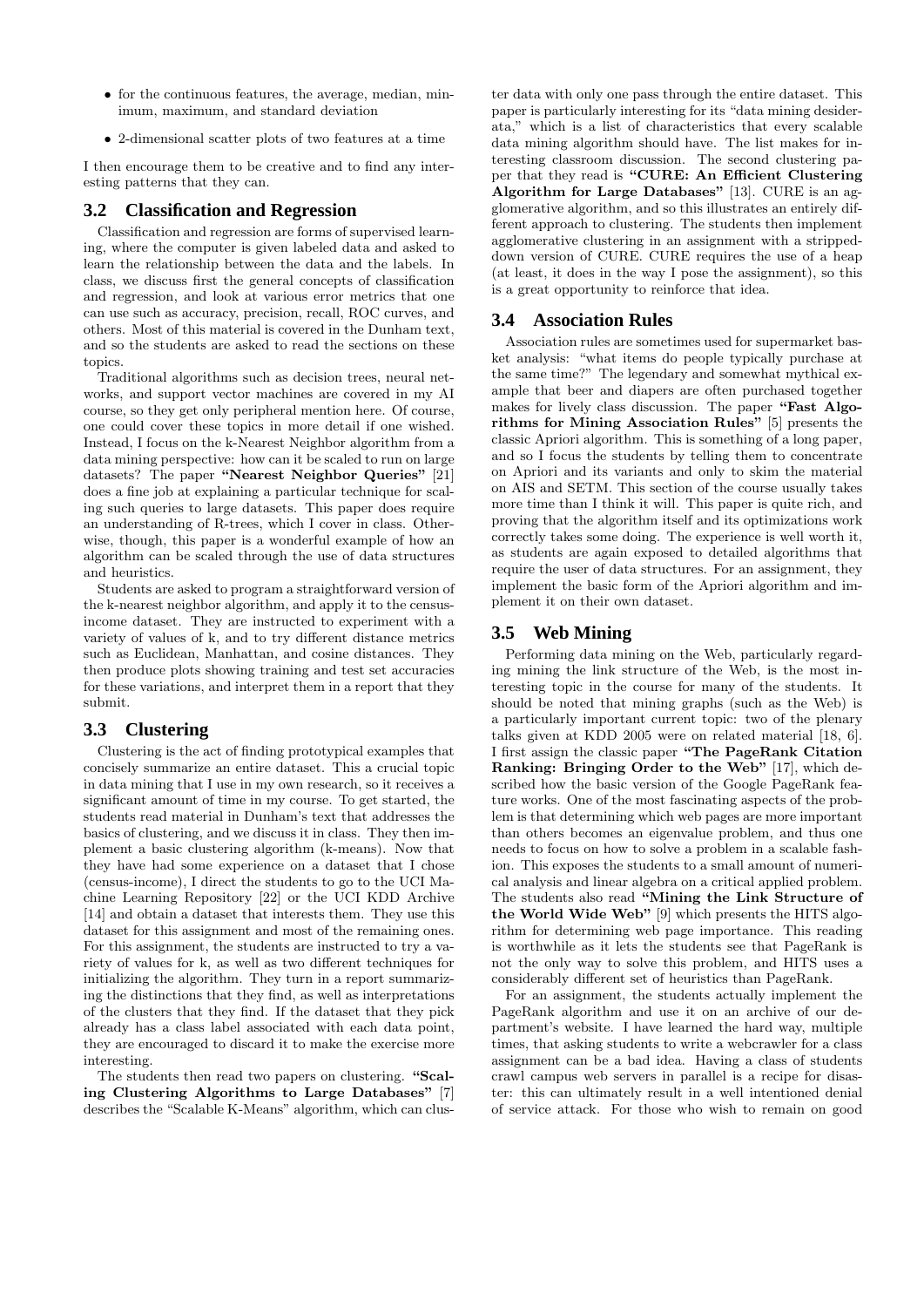terms with their IT support, I do not recommend such an assignment! I therefore create an archive of our department's website for the students to use. Rather than requiring the students to parse HTML, I create the archive using some scripts wrapped around lynx [2] so that all webpages are already converted to text with links appearing on the bottom of each page. This makes the scanning aspect of the assignment reasonably straightforward. I point out to the students that they must store the data in some kind of sparse format or they will likely run out of memory, and thus they need to use hashing or some other form of map to make their code efficient. The students submit a report indicating what they find, and how they choose to interpret the heuristics in the PageRank paper (some technical details are not fleshed out in the paper).

#### **3.6 Collaborative Filtering**

Collaborative filtering systems, also known as recommender systems, make recommendations to users as to items they may wish to buy or what movies they wish to watch based on past preferences. The paper "Empirical Analysis of Predictive Algorithms for Collaborative Filtering" [8] surveys a number of collaborative filtering algorithms, and spends time discussing both the algorithms and techniques for measuring how well they work. Students experience collaborative filtering regularly, particularly if they visit websites such as Amazon.com. They are therefore inspired by this material, especially in the context of finding new books or music that interests them. I show them Yahoo's Launchcast [3] as a particularly compelling example.

At this point in the term, students are already working on their final project (see section 3.8), so I do not give any assignments to go with this topic.

#### **3.7 Ethics**

At KDD 2004, a panel discussion titled "Data Mining: Good, Bad, or Just a Tool?" [19] did a wonderful job of discussing some of the ethical concerns posed by data mining, particularly with regards to preservation of privacy. This panel was videotaped, as were all talks at KDD 2004, and is available from Old Tacoma Communications [19]. I asked my students to post to Caucus before watching the video and to provide an example of how data mining could be exploited for evil purposes. They were also to describe what could be done to prevent this, or to indicate if nothing could be done. I also asked them to post followup commentary after watching the video. I originally conjured up this video as something to keep my students busy while I was out of town, but they seemed to actually find it quite interesting. The students pointed out that more problems than solutions were raised, and in fact many of the students were frustrated by the fact that good solutions to many of these problems were not clear. Many of them also pointed out that they had never before considered the issue of accountability, which is a major theme of the discussion. If someone's privacy is violated, who is responsible (or as one of the speakers ironically points out, "who is sued?"). There is not a clear cut answer to this question either, and the class discussion that followed helped to raise students' awareness of these issues.

#### **3.8 Final Project**

For the final project for this course, I give my students

freedom to pursue almost anything within the realm of data mining so long as I approve it. Some students choose to find a paper with an algorithm that interests them, and to implement it. Other students want to do a full-fledged data mining study on data which interests them, and so they use a combination of their own code and Weka to analyze some data and produce a report describing what they find. I have also experimented with encouraging students to attack KDD Cup problems. The most recent KDD Cup problem [4] captured the imagination of many of my students, but the task was a little too big and vague for them. It also required a significant amount of data manipulation which was highly educational, but also very time consuming. I do think that with the right scaffolding, however, problems of this type can work quite well.

#### **4. COMMENTARY AND CONCLUSION**

The most memorable part of the course for most of the students seems to be the papers. For many of them, this is the only course where they have the opportunity to learn a significant amount of material from sources other than textbooks or their professors. Some of these papers are tricky to read, and some are written better than others. Students seem to gain a better understanding of how to write a paper from reading these. The most difficult part in using these papers is the time that I need to put in to preparing to use them, particularly regarding filling in background holes that the students do not have. This has the added advantage, though, that in-class discussion of a particular paper does not need to consist of me parroting material that is in it. Instead, I present ideas that that the paper does not cover well or at all, and tie it back to the paper as relevant.

Using discussion forums to encourage students to read works well, at least in a more advanced elective such as this one. Students have said that they found this to be a pain to do, but were thankful for it after the fact because it encouraged them to be prepared for class. I do need to make sure that I set the deadline for posting to be a number of hours before class so that I have time to review their comments beforehand.

The programming assignments also seem to mostly work well. I give the students the option of working on these alone or in pairs, and I allow them to program in the language of their choice so long as I can compile and run the code myself. The most challenging part of these assignments is in grading them. Many of the algorithms that I ask them to implement leave some details unspecified, and therefore students obtain differing results from each other even when the data input is the same. I could completely specify the assignments, but the students seem to get something out of the experience of working through how to handle these judgment calls. They also learn from experience that not all primary sources document their work as well as they should. This aspect of the course, combined with the fact that I allow students to use datasets of their own choice, makes grading somewhat difficult. I find that I end up grading assignments on the quality of their post-analysis and on a general sense of "likelihood of being correct" rather than on a precise scrutiny of code and results.

Finally, I should mention that I also assign two take-home midterm exams throughout the term. These are open book written exams that attempt to determine how well the students understand the ideas that we discuss and implement.